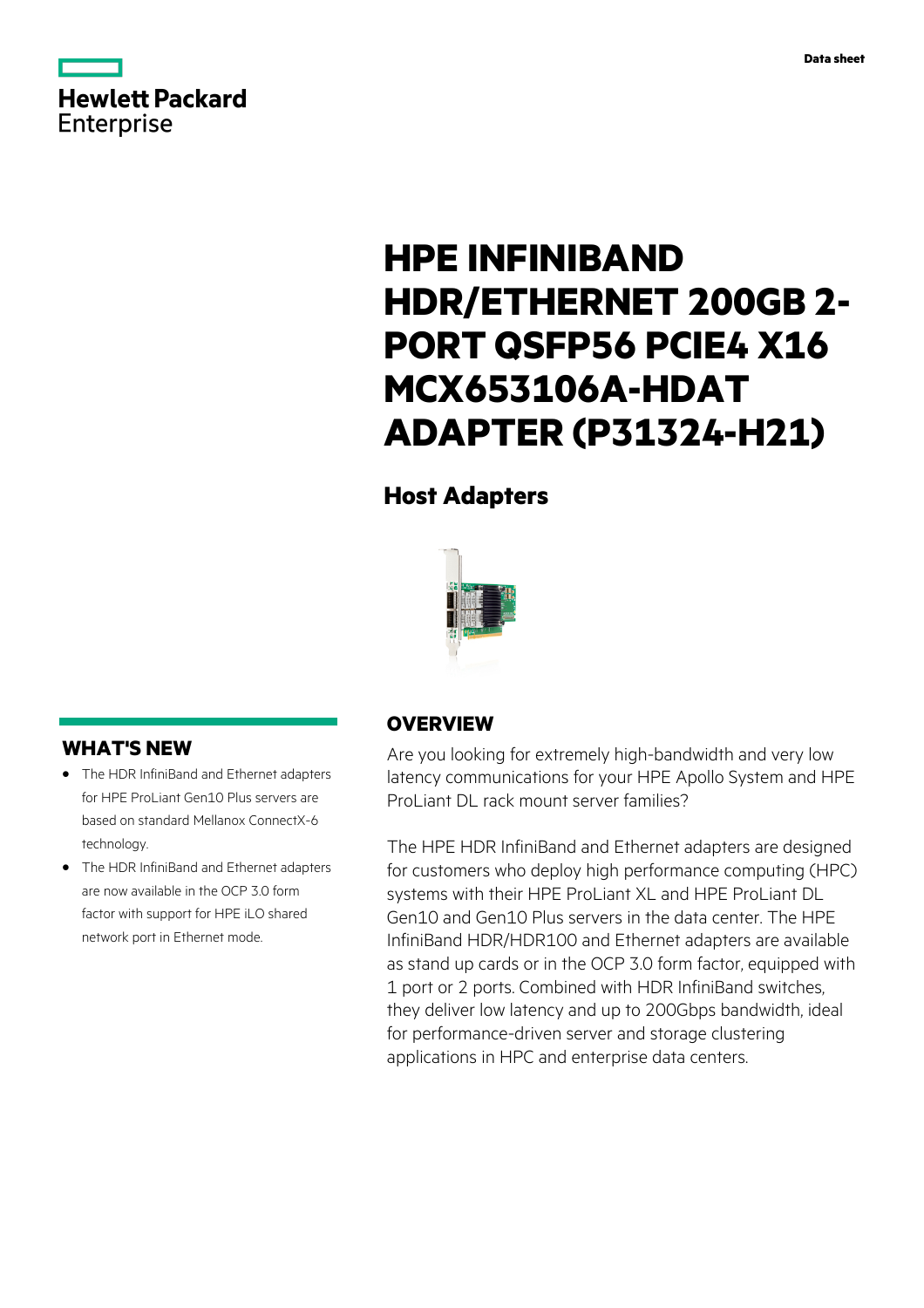### **FEATURES**

### **Low-Latency, High-Bandwidth InfiniBand Connectivity**

HPE HDR InfiniBand adapters deliver up to 200Gbps bandwidth and a submicrosecond latency for demanding HPC workloads.

The HPE InfiniBand HDR100 adapters, combined with HDR switches and HDR cables, are aimed at simplified infrastructure by reducing the number of required switches for a given 100Gbps InfiniBand fabric.

HPE HDR InfiniBand adapters are supported on the HPE Apollo XL and HPE ProLiant DL Gen10 and Gen10 Plus servers.

### **Offloading Mechanisms**

HPE HDR InfiniBand adapters include multiple offload engines that speed up communications by delivering a low CPU overhead for increasing throughput.

HPE HDR InfiniBand adapters support MPI tag matching and rendezvous offloads, along with adaptive routing on reliable transport.

### **Technical specifications HPE InfiniBand HDR/Ethernet 200Gb 2-port QSFP56 PCIe4 x16 MCX653106A-HDAT Adapter**

| <b>Product Number</b>              | P31324-H21                      |
|------------------------------------|---------------------------------|
| Data rate                          | Up to 200 Gb total              |
| <b>Bus type</b>                    | PCle 4.0 x16                    |
| <b>Form factor</b>                 | Standup LP                      |
| Server type supported              | HPE Apollo Gen10 Plus Systems   |
| <b>Product Dimensions (metric)</b> | 16.8 x 7.93 x 1.84 cm           |
| Weight                             | $0.23$ kg                       |
| Warranty                           | 3-year warranty, parts exchange |
| <b>Connector type</b>              | QSFP56                          |
| <b>Supported Cables</b>            | DAC and AOC                     |